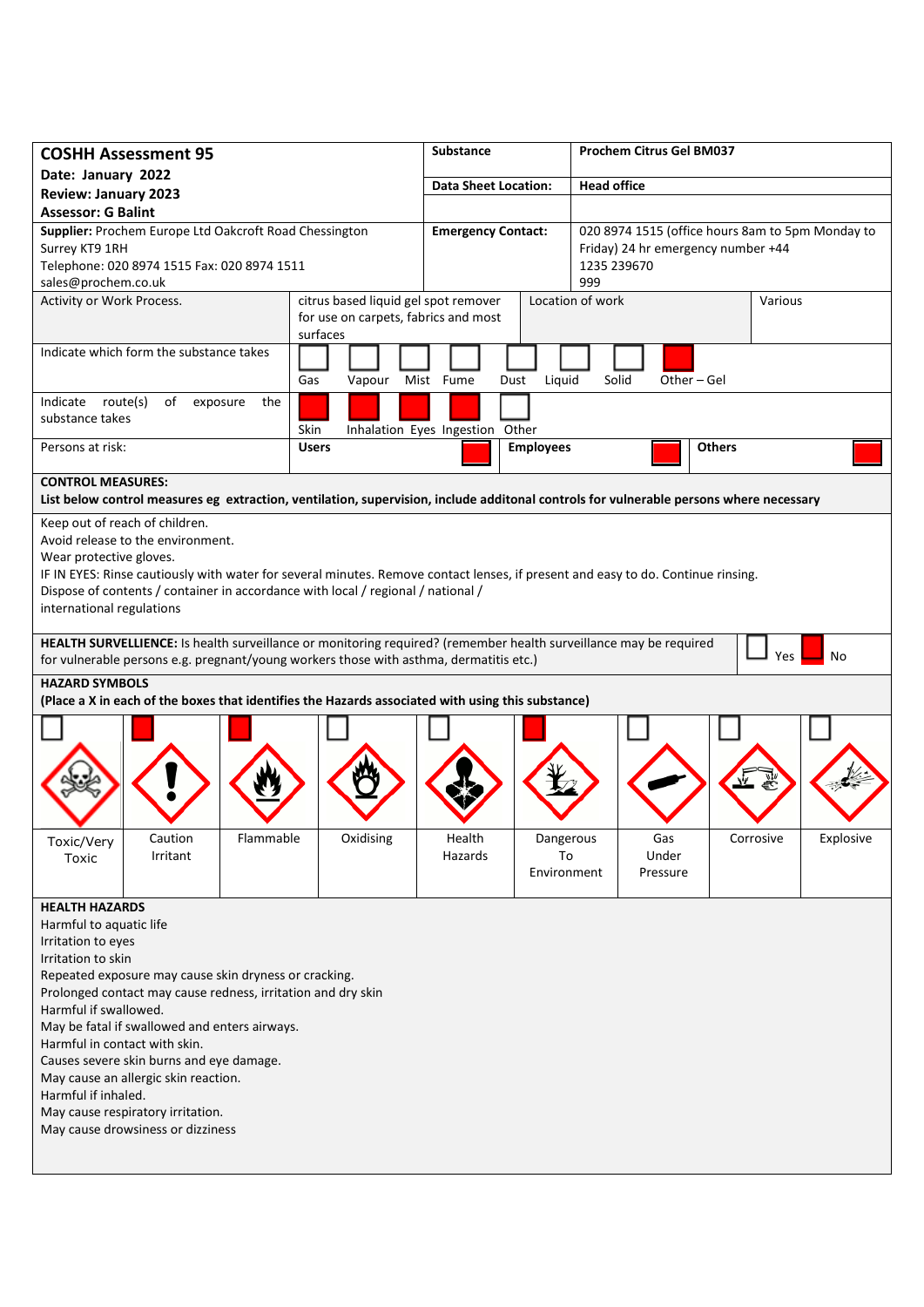

## **DO NOT USE WATER JET**

**Storage** 

Observe label precautions. Store at moderate temperatures in dry, well ventilated area. Store in closed original container at temperatures between 5°C and 30°C. Avoid heat, flames and other sources of ignition.